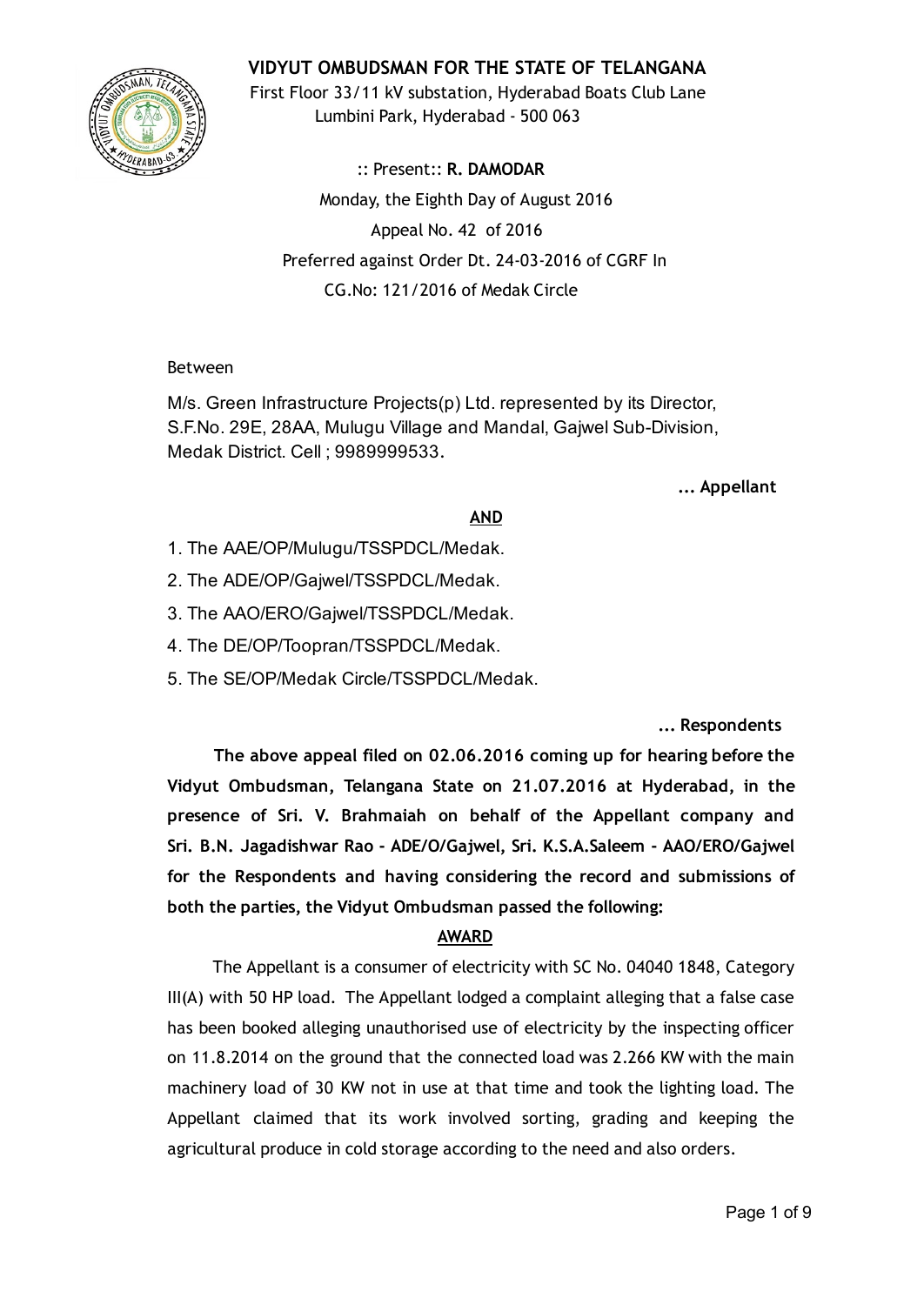2. The Respondents have not filed any reply to the complaint of the Appellant before CGRF.

3. The Appellant's representative stated before the CGRF that they have installed cooled chiller EBM fans for circulation and recirculation of air which is meant for maintaining RH levels at the cool room, apart from having kirloskar pumps, humid parks, and a borewell. He claimed that the CGM gave final assessment order for recovery of Rs 45,260/‐ towards alleged unauthorised use of power.

4. The Appellant's representative further stated that they have invested huge amounts, installed machinery for industrial purpose only and that they felt that the business in fruits and vegetables which are perishable in nature cannot be sustained without a cold room and that as when it is required, they were using the cold room. The Appellant sought waiver of final assessment charges of Rs 45,260/‐ and refund of 50% of the deposited amount with interest. He also complained that when the matter is pending with the Appellant authority, the 2nd Respondent/ADE/Gajwel disconnected the power supply many times.

5. The 2nd Respondent ADE/O/Gajwel stated that he inspected the premises of the Appellant and found that the Appellant has been using the cool room for vegetables and distributing to the retailers and that he found that the machinery like (i) chiller, (ii)EBM Fans, (iii)Kirloskar pumps, (iv)crate washer etc were being kept idle.

6. After going through the record and statements of both the parties, the CGRF directed the appellant to pay the amount as per the final assessment passed by CGM/RR Zone, through the impugned orders.

7. Aggrieved and not satisfied with the impugned orders, the Appellant preferred the present Appeal claiming that the plea of the Respondents about the alleged unauthorised use of electricity is not correct and it is liable to be set aside and that it's claim on various issues has not been decided by the CGRF and that like every industrial unit being permitted lighting load, the Appellant too has been consuming the power and that the Inspecting Officer has wrongly ignored the load of the machinery and booked a case and that the total load of the factory like the chiller/processor/water pumps are being used according to the need of the day and that the entire machinery has been purchased and installed for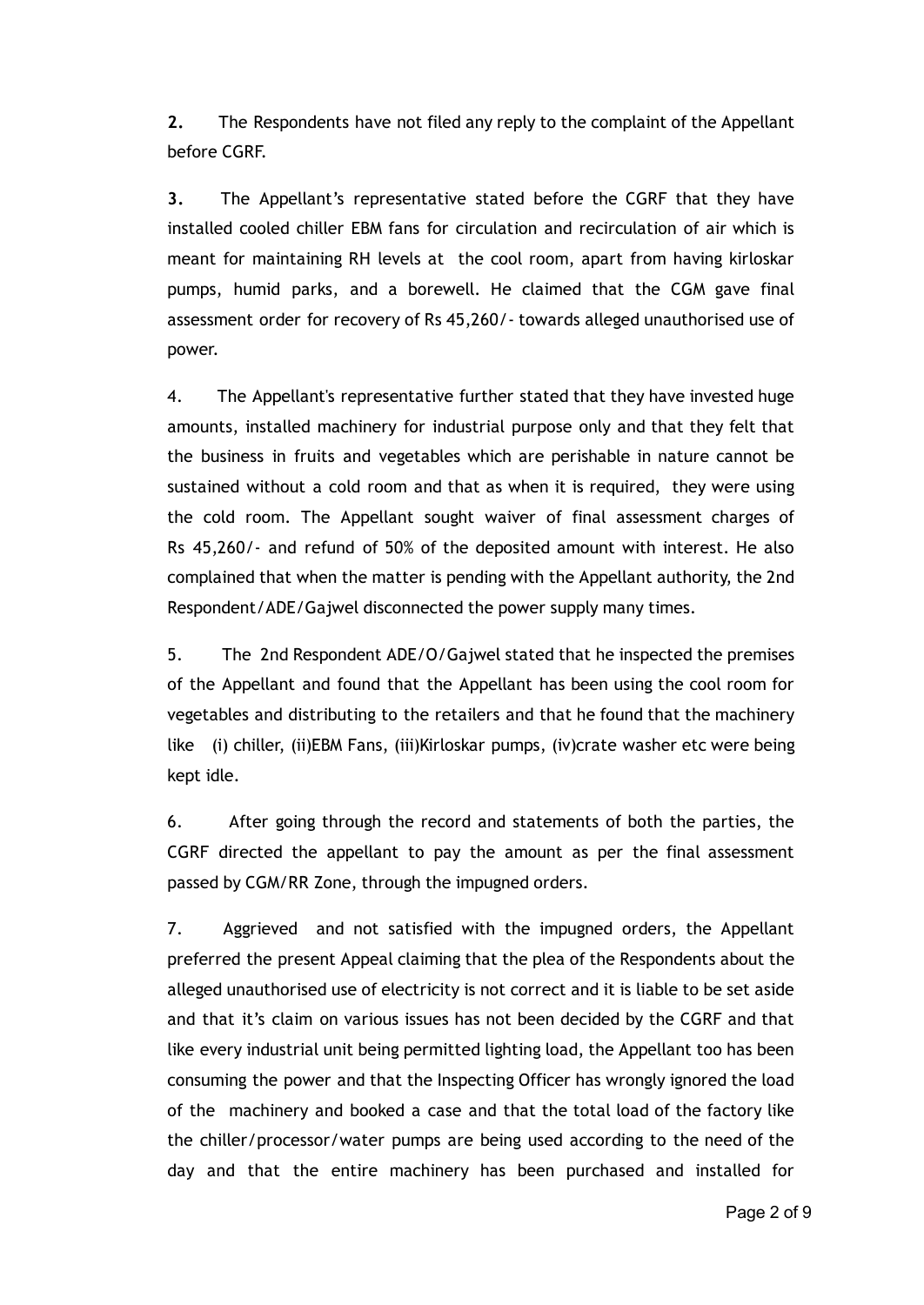processing the agricultural produce as and when it is needed and therefore, the allegation of unauthorised use is not correct.

8. The AAO/ERO/Gajwel/R3 filed a reply dt.16.6.2016 in the Appeal stating that a case for unauthorised usage of electricity was booked against the Appellant, which is a LT III category industry by the ADE/SDI/DPE/Medak for Rs 1,69,215/‐ by way of provisional assessment, confirmed by SE/Assessments/Corporate office and that on Appeal the CGM/O/RR Zone reduced the Assessment amount to Rs 45,260/‐ only.

9. Efforts at mediation failed to succeed, because there is no agreement on any point between the parties.

#### Arguments heard.

10. On the basis of the record and facts, the following issues arise for determination:

i. Whether the Appellant indulged in unauthorised use of electricity being category LT III(A) (Industry) consumer?

ii. Whether non user of machinery in the premises of the Appellant amounts to unauthorized usage of energy, as alleged by the Respondents?

iii. Whether the Respondents have taken steps to alter the Category of the Appellant from LT III A(industry) to LTII ?

iv. Whether the impugned orders are liable to be set aside?

# ISSUES 1 to 4

11. The Appellant admittedly has been LT III(A) (industry) consumer being a vegetable processor, equipped with EBM cooled chiller, fans for maintaining RH levels in the cool room, kirloskar pumps, humid parks and a borewell in the premises. The Appellant claimed that their fruits and vegetables business is of perishable nature, and without a cold room, the unit is not viable.

12. The 2nd Respondent/ADE/DPE/Medak inspected the Appellant's service on 11.8.2014 and booked a case under Section 126(4) of the Electricity Act and found the meter seals intact and that after the inspection, he found out that the beneficiary has been utilising the supply for vegetable collection only and that there is no processing activity. Therefore, he concluded that the beneficiary has been indulging in unauthorised usage of supply and proposed booking of a case and provisionally assessed the loss at Rs 1,69,040/‐ to the DISCOM for the period from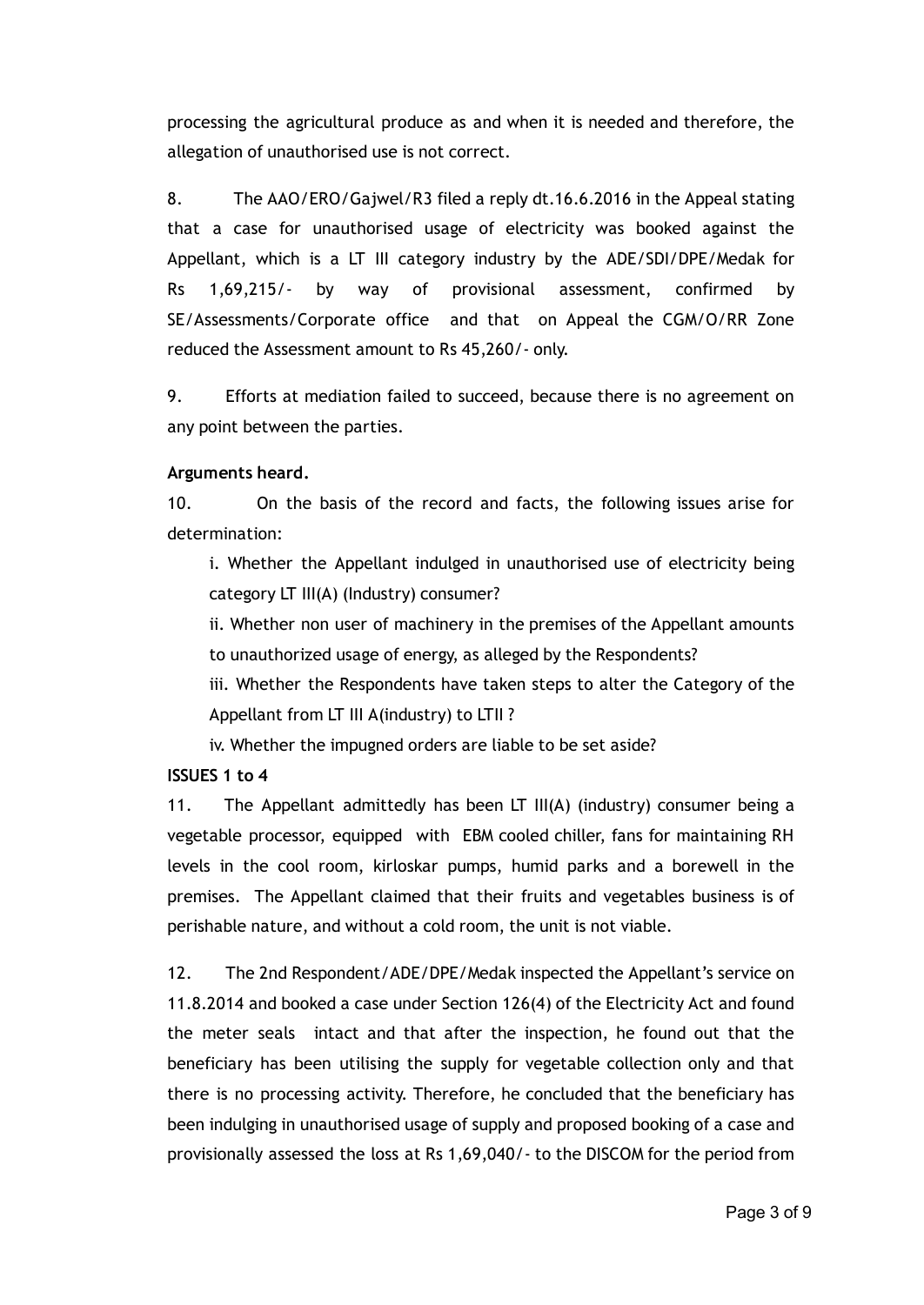1.6.2012 to 11.5.2014(about 2 years).

13. On Appeal, the SE/Assessment upheld the provisional assessment order. The Appellant paid 50% of the assessed amount on 17.11.2014 and further appealed to the CGM/OP/RR Zone, who finally assessed the amount to Rs 45,260/‐ limiting the period of assessment from 1.7.2013 to 11.8.2014(one year approximately).

14. Against the assessment of CGM/OP/RR Zone, the Appellant lodged a complaint with CGRF, who further upheld the assessment passed by the CGM/OP/RR Zone, through the impugned orders.

15. The Appellant claimed that it is a vegetable processing industry and that when needed, it would utilise the machinery for preserving vegetables and that it has been using the other facilities which the Respondents claimed as vegetable collection. The Appellant's representative claimed that whenever the need arises, he would operate the processing machinery and that there is no violation committed by the Appellant in utilising the benefit of LT III(A) industry category. The 2nd Respondent contended that when the machinery is not being used for processing vegetables since a long time and the power is being used only for vegetable collection, it would amount to unauthorised use of power, liable for payment as per the assessment made under Section 126(4) of the Electricity Act. The ADE arrived at Rs 1,69,040/‐ by way of provisional assessment. The SE Assessment, Corporate Office confirmed the preliminary assessment and the CGM/OP/RRZ on Appeal arrived at the assessment as Rs 45,260/‐ on the basis of clause 9.5.3 of GTCS and as per Annexure XII(III) through his orders dt. 2.1.2016.

16. To proceed further one has to understand what is unauthorised use? Section 126(6) explanation(b) explains what amounts to "unauthorised use" as follows:‐

i. by any artificial means; or

ii. by a means not authorised by the concerned person or authority or licensee; or

iii. through a tampered meter; or

iv. for the purpose other than for which the usage of electricity was authorised; or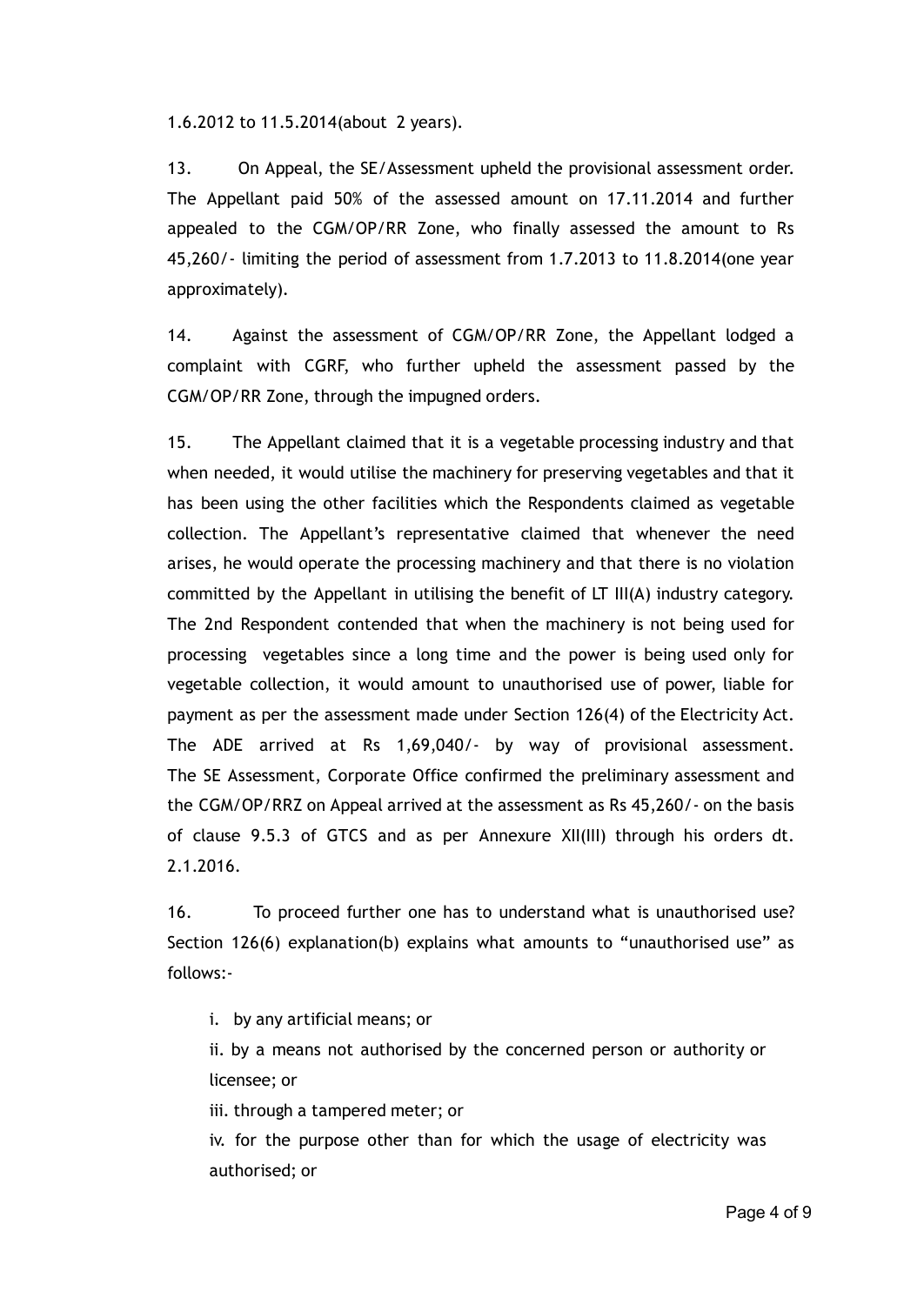v. for the premises or areas other than those for which the supply of electricity was authorised.

The present case, it is clear does not fall within four corners of the above explanation.

17. The Respondents contended that when the consumption history of the Appellant is seen through Energy Billing System(EBS) ERO 25 Gajwel, it is clear that the consumption from about 1500 units and above got reduced to above 300 to 450 units from June,2013 onwards upto November,2014. It is clear from these details that there was heavy usage at the time of inception of the service connection and later the usage got reduced. The activity of the Appellant industry is to preserve vegetables, agricultural produce by maintaining R‐H levels through air circulation by keeping the chambers cool and for this purpose, the use of industrial machinery is required. This activity is totally stopped by the Appellant and only sorting, grading and supply of vegetables is being undertaken with minimum use of electricity. From the pattern of usage of electricity, the Respondents claimed that the Appellant initially used the industrial machinery and later stopped using the machinery and limited the consumption for vegetable collection only, while keeping the machinery idle. This has been stated in the order of the ADE/OP/Gajwel.

18. Though the Respondents have not used the term wrong classification of the consumer, they are relying on the term "unauthorised use" for charging the consumption of energy, presumably under LT II Category.

19. There is no agreement at the time of inception of releasing the service connection that the consumer should use the full load always. Similarly, there is no agreement about minimum consumption of energy. Then how the Respondents are terming the less consumption of energy by the Appellant as unauthorised? There is no allegation that the entire machinery installed was removed or that the Appellant has no intention to use the machinery as and when needed. The allegation of unauthorised usage is a misnomer and used against the Appellant, which is totally untenable. The Appellant has not committed any violation of the terms of supply either under GTCS or under any Regulation. The wrong user of Section 126(5)(terming the user as unauthorised) of electricity act and Clause 9.3 of GTCS is unfounded and unwarranted.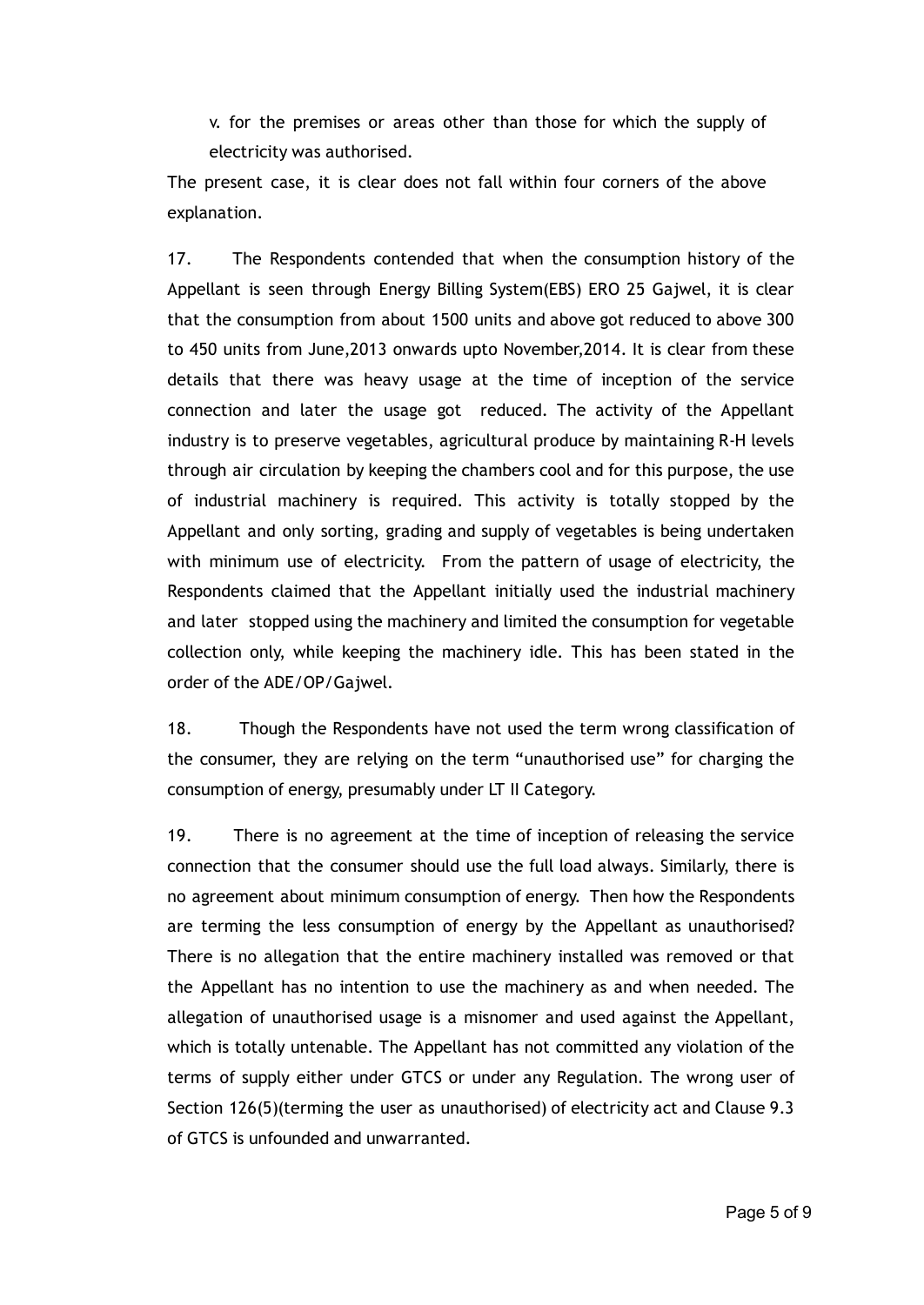20. From the facts and circumstances, it is clear that the Respondents, by alleging that the Appellant has not used the machinery for preservation of vegetables and agricultural produce and thereby, is not entitled to concessional tariff available under LT III(A) (Industry) Category and that reclassification of consumer category is warranted, have not taken suitable steps as per the amended clause 3.4.1 of GTCS by following the due procedure prescribed under the clause. This position obtains now, because the Respondents have not been saying about reclassification, but are asserting unauthorised use of energy by the Appellant, as an excuse for charging more.

21. At no place in the record submitted on behalf of the Respondents, there is any mention about reclassification of the service category of the Appellant from LT IIIA (Industry) to another category so that the benefit available to the Appellant is stopped. Thus the claim of the Respondents that less consumption of energy amounts to unauthorised usage of power and therefore, they have assessed the charges by removing the benefit available to the industry category cannot be sustained.

22. Section 62(3) of the Electricity Act 2003 authorises classification of consumers on the basis of total load and the purpose for which the supply is required. Amended Clause 3.4.1 of GTCS permits reclassification of consumer category which is as follows:

"Clause 3.4.1: Where a consumer has been classified under a particular category and is billed accordingly and it is subsequently found that the classification is not correct (subject to the condition that the consumer does not alter the category/ purpose of usage of the premises without prior intimation to the Designated Officer of the Company), the consumer will be informed through a notice, of the proposed reclassification, duly giving him an opportunity to file any objection within a period of 15 days. The Company after due consideration of the consumer's reply if any, may alter the classification and suitably revise the bills if necessary even with retrospective effect, the assessment shall be made for the entire period during which such reclassification is needed, however, the period during which such reclassification is needed can not be ascertained, such period shall be limited to a period of twelve months immediately preceding the date of inspection."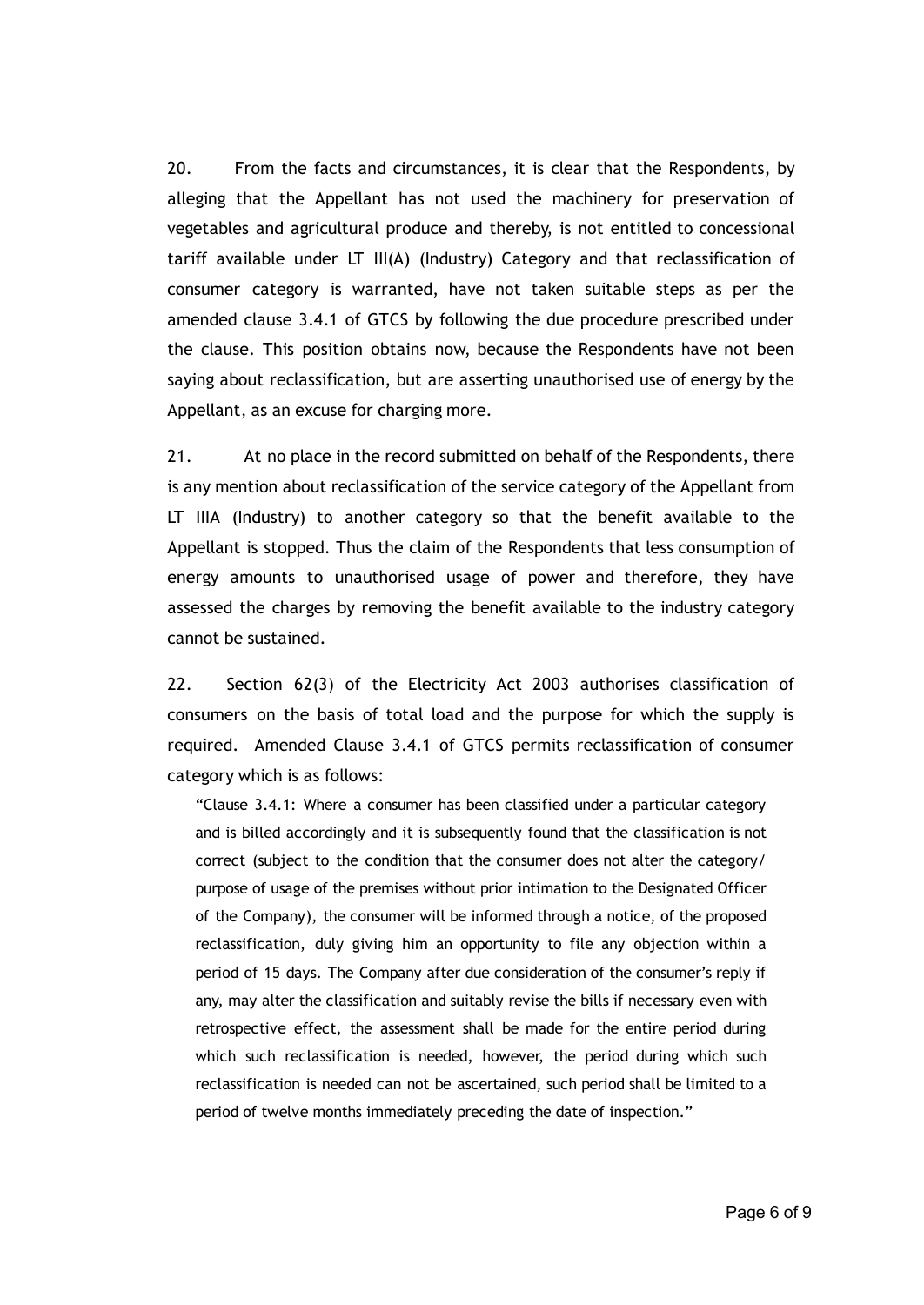Even this reclassification is subject to the consumer altering the category or purpose of usage of the premises without prior intimation to the DISCOM. In the present case, the appellant has not altered the purpose of usage of the premises or the category. Infact, the Appellant has not done anything to attract displeasure of the DISCOM. He has not moved the machinery from the premises and he has not abandoned the purpose of setting up of the unit for using the machinery for preserving and processing of vegetables. He merely stated that whenever there is need, he would use the machinery to preserve the vegetables. For a considerable period of time, the Appellant has not used the chiller, EBM Fans and water pump etc and the average consumption of the Appellant has been termed as 'for vegetable collection consumption only'. If it is so, Clause 3.4.1 of GTCS is not applicable, in view of the fact that initially, the unit of the Appellant was, even according to the Respondents, correctly classified as LT IIIA (industry) Category.

23. The Respondents claimed that since the Appellant has not been using the machinery like Chiller, EBM Fans, water with crate water pump, the Appellant is not entitled to be charged for the power under LT III A industry and should be charged differently. The Appellant is not ready to accept this claim of the Respondents.

24. The consumption pattern from Sep,2012 to Nov,2014 disclose very less consumption, except for April to June 2013. Added to this, the Appellant's claim that only when needed, the unit would use the electrical machinery, certainly calls for change of category from LT III A industry to LTII, which is found to be reasonable, with the assurance of the 2nd Respondent at hearing that whenever the Appellant wants the category LT IIIA back, and wants to use the chiller, EBM Fans, waters with crate water pump etc, he may apply to the DISCOM for restoration of category LT IIIA of GTCS to avail the concessional tariff, appears to be reasonable which would come into play only when the category is reclassified.

25. The 2nd Respondent ADE/OP Gajwel preliminarily assessed the loss sustained by the DISCOM on account of unauthorised usage of electricity at Rs 1,69,040/‐ demanding Rs 84,520/‐ towards 50% of the initial assessment plus supervision charges of Rs 100/‐ pending finalisation of the case, which was confirmed by SE/Assessment by way of final assessment. Against this assessment, the CGM of the DISCOM on Appeal estimated the loss as per Clause 9.5.3 of GTCS by unauthorised use of power from 1.7.2013 to 11.8.2014 at Rs 45,260/‐ including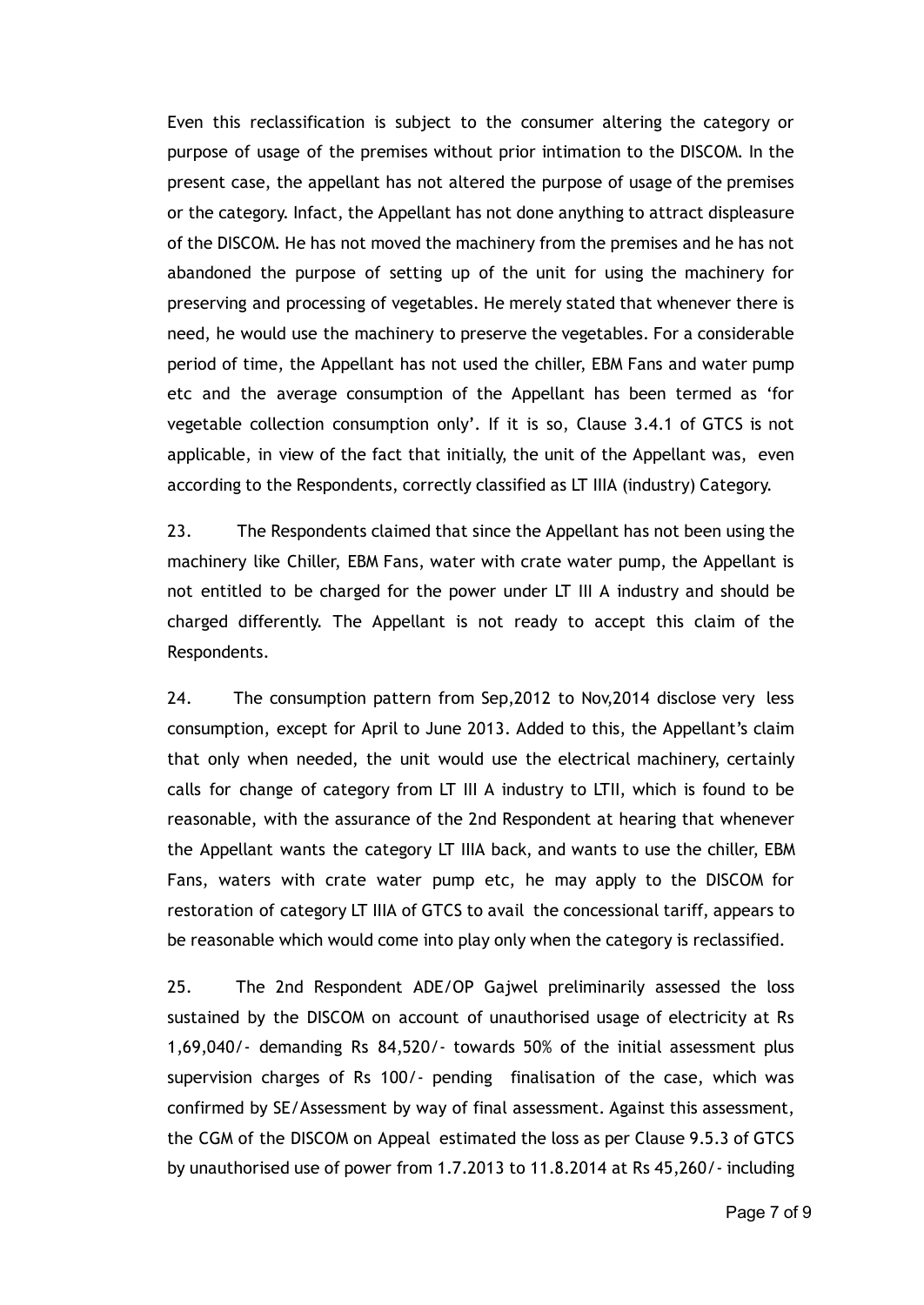incidental and reconnection charges, through his final assessment order dt.2.1.2016. This assessment is also devoid of any mention about reclassification of the service from category LT III A industry to Category LT II. It is quite surprising that both the primary and Appellate authorities for assessments have assessed the loss to DISCOM for non user, terming it as unauthorised use, which is not in conformity with the present terms of GTCS, Tariff Orders or Regulations. The assessment is found to be irregular and not supported by any statutory provision. On similar ground, the two line order supporting the final assessment order of CGM in the impugned orders is also cannot be sustained on any ground. Let the Respondents, in the first instance, change the category of the service as per Clause 3.4 of GTCS and then embark on imposing energy charges in accordance with the changed category of service. Till such step is taken, the Respondents, on basis of the present position, cannot term and charge the reduced consumption of the Appellant as unauthorised consumption.

26. For the aforementioned reasons,the impugned orders cannot be sustained on any ground.The Issues 1 to 4 are answered accordingly.

- 27. In the result, the Appeal is allowed holding that:
	- a. the Appellant has not consumed the power unauthorisedly being category LT III A consumer.
	- b. the non user of the machinery in the premises of the Appellant does not amount to unauthorised usage of energy.
	- c. the Respondents have not taken steps to alter the category of the Appellant from LT III A industry to LT II category(as shown in EBS consumption, billing particulars) as per the amended Clause 3.4.1 of GTCS to charge more on the pretext of unauthorised use, as claimed by them in the assessment.
	- d. the final assessment of CGM/O/RRZ Dt. 2.1.2016 is set aside.
	- e. The amount collected on the Assessment shall be repaid by way of adjustment in the future consumption bills.
	- f. the impugned orders are set aside as devoid of merits.